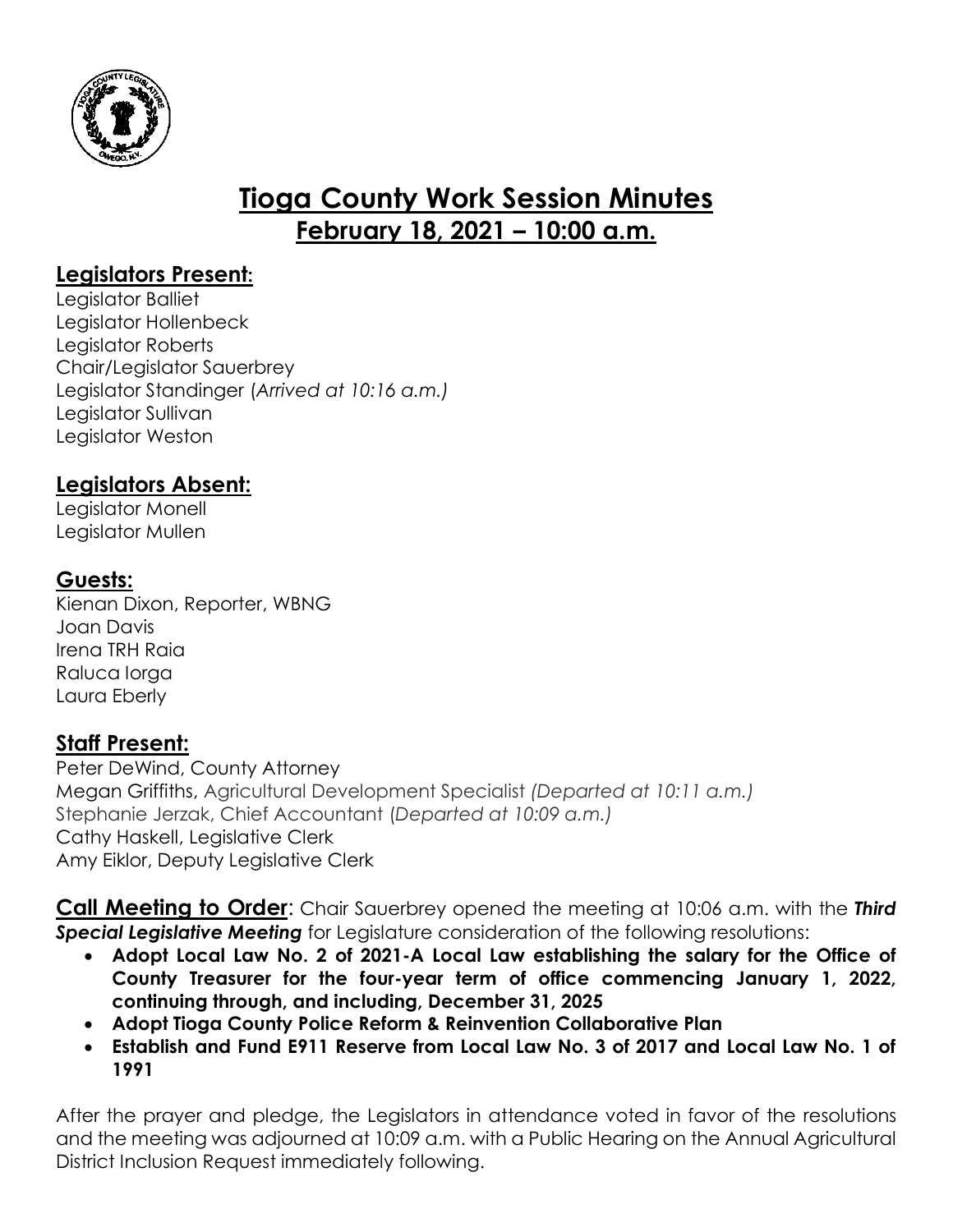Chair Sauerbrey opened the Public Hearing at 10:09 a.m., which adjourned at 10:11 a.m. with regular Legislative Worksession immediately following.

**Approval of Worksession Minutes:** On motion of Legislator Roberts, seconded by Legislator Balliet and unanimously carried the February 4, 2021 minutes were approved.

#### **Action Items:**

Currently there are no action items.

#### **Other:**

 *Opioid Litigation:* County Attorney Peter DeWind reported he was contacted by Attorneys regarding the Opioid Litigation. The Attorneys asked to add a potential Defendant to the court proceeding. Mr. DeWind stated the case is New York State Opioid Litigation that Tioga County filed locally. He explained that cases have been consolidated together. Mr. DeWind reported counties are in different stages of litigation and Tioga County is still in the discovery phase.

Mr. DeWind stated it is not unusual to add a Defendant to a case as the discovery process moves forward. Nationwide, the company is being added to lawsuits. Mr. DeWind explained that a consulting firm allegedly assisted opioid producers in ensuring they were saturating the market with their products.

Mr. DeWind reported the Attorneys recommended the company be added to the case and stated that he is in favor of adding them as a Defendant. Mr. DeWind said he wanted to make the Legislature aware of the request.

Chair Sauerbrey asked the Legislators if they had any questions regarding this. Legislator Sullivan asked what the company's name is. Mr. DeWind reported the name is McKinsey & Company. He reported there is still time to discuss the matter at a later date.

 *Acknowledgment of County Coroner Stewart Bennett:* County Attorney Peter DeWind reported Tioga County Coroner, Stewart Bennett, was invited to speak at an International Forensic Conference in Osaka, Japan. Mr. DeWind is unsure if Mr. Bennett will attend the Conference, but wanted to mention the significance of the invitation.

Legislator Sullivan stated the Legislature is aware of Mr. Bennett's recognition statewide, as he is well-known for his professional expertise. Legislator Sullivan said she is happy and proud that Mr. Bennett is being recognized on an international level. She believes the opportunity is a career accomplishment and thanked Mr. DeWind for sharing it with Legislature.

 *COVID-19 Case Reporting:* Chair Sauerbrey reported a significant decline in active COVID-19 cases. She reported active cases went from over 200, down to 83. Chair Sauerbrey explained that New York State's Department of Health has a tracking system for active, quarantined, and recovered COVID-19 cases. She reported the system is known as CommCare and New York State requested Tioga County track COVID-19 cases through CommCare. Chair Sauerbrey stated Tioga County was tracking their own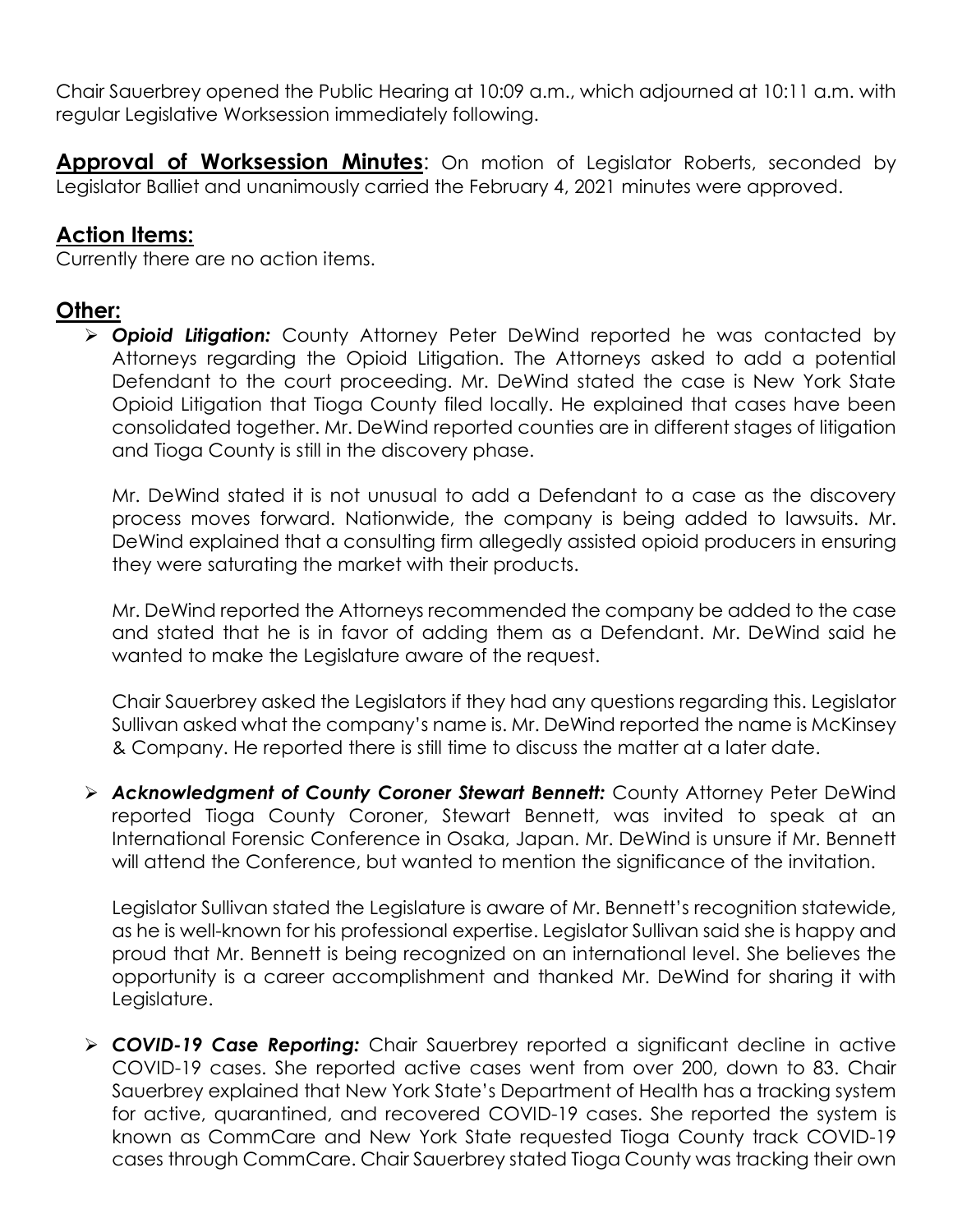cases, but due to the increase in numbers, the County needed help in tracking. Beginning in 2021, Tioga County started using the CommCare program. Chair Sauerbrey reported during the transition to CommCare, the COVID-19 case numbers became skewed as active cases were not removed from the system. As a result, the numbers reported from the State were much higher than reality.

 *COVID-19 Vaccine Update:* Chair Sauerbrey reported the Governor's Office wants the County to be aware of the number of Tioga County residents that received the COVID-19 vaccination. She stated Tioga County receives very few vaccines every week. Chair Sauerbrey reported the Governor's Office sent her a list of residents vaccinated, based on zip code.

Chair Sauerbrey expressed her concerns to the Governor's Office about Tioga County's unique location. Tioga County borders Pennsylvania and many residents traveled to Guthrie Clinic, Sayre, PA to receive their vaccination. Chair Sauerbrey reported that Guthrie has regular vaccination clinics. She asked the Governor's Office if residents vaccinated elsewhere, such as Guthrie, were reported in the list provided. Chair Sauerbrey believes the State did not realize there were that many people in Tioga County that use Guthrie in Sayre, PA.

Chair Sauerbrey reported some residents, with zip code 13760, are counted in Broome County's numbers, however, are actually Tioga County residents. She explained that she does not want individuals to come forward later on, claiming Tioga County did not offer opportunities for residents to be vaccinated.

Legislator Sullivan asked what the Governor's Office reply was when Chair Sauerbrey brought up these concerns. Chair Sauerbrey responded the State was not aware of these issues, however, will take another look at Tioga County's numbers and get back to her.

Legislator Sullivan asked if Tioga County could go back to tracking its own numbers. Chair Sauerbrey replied she does not believe so, as Tioga County has several providers that administer the vaccine. She explained that New York State supplies vaccines for large clinics, Public Health Departments, and some pharmacies. The Federal Government supplies vaccines for other pharmacies. Chair Sauerbrey reported the two agencies are not working or consulting with one another.

Legislator Sullivan inquired if vaccine providers are required to report numbers to Public Health Departments. Chair Sauerbrey responded those numbers are reported to the State.

Legislator Roberts stated this scenario is exactly what happens when government gets involved in healthcare.

Legislator Standinger concurred and stated those issuing the mandates are not being held accountable. He explained that Legislators are held accountable to residents and if someone has a complaint, it is addressed.